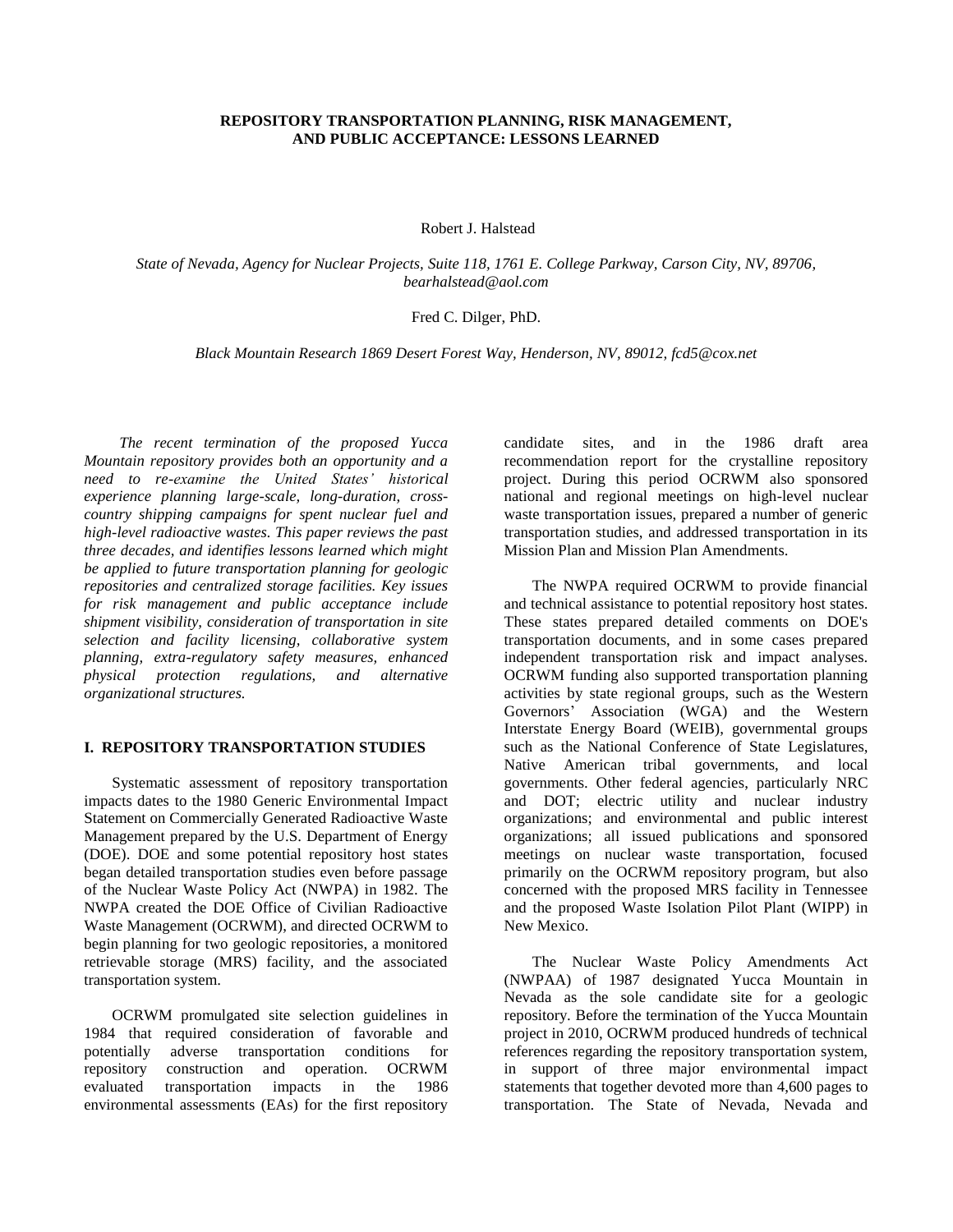California counties, Indian tribes, and other states and state regional groups (SRGs), prepared or sponsored hundreds of transportation reports, commentaries, journal articles, conference presentations, and hearing statements.

Lessons learned from the Yucca Mountain program can be found in the licensing proceeding contentions admitted by the Nuclear Regulatory Commission (NRC) Atomic Safety and Licensing Board in May 2009. Other lessons can be found in relevant NRC-sponsored transportation reports and proceedings, including the Package Performance Study, various transportation accident fire studies, the current NRC proposed rule for enhanced physical protection of spent fuel shipments (10 C.F.R. 73.37), and NRC studies regarding transportation implications of extended at-reactor storage, and integrated regulation of spent fuel storage and transportation.<sup>1</sup> The lessons learned also include the findings and recommendations of the National Academy of Sciences  $(NAS)$  2006 report.<sup>2</sup>

### **II. LONG-TERM, NATIONWIDE VISIBILITY**

**Transportation will likely be "the most visible element nationwide" of any future nuclear waste management system, affecting much of the nation for a half-century or more.**

OCRWM recognized the potential significance of repository shipments in  $1986.$ <sup>3</sup> Two decades later, transportation analyses for the now-terminated Yucca Mountain project document the potential scope of impacts. Accepting OCRWM assumptions – one repository, no new reactors, license extensions for all operating reactors, a total spent nuclear fuel (SNF) and high-level radioactive waste (HLW) inventory of about 150,000 MTU, mostly rail (95 percent) transportation of commercial SNF, and all rail transportation of DOE SNF and HLW - there would likely be about 7,000 train shipments (3-5 casks per train) and 5,000 truck shipments (one cask per truck) over about 50 years. On an annual basis, there would about 100-150 train-load shipments

l

and 100 truck shipments, compared to about 10-15 trainloads and 10-15 truck shipments per year currently. The number of rail shipments could be substantially reduced by use of larger capacity casks; the number of truck shipments could be four times greater if 20 percent of the inventory were to be moved by truck. (Ref. 1)

An extraordinary number of people, communities, and political jurisdictions would have been impacted by shipments to Yucca Mountain. Most of the nation's spent fuel and high-level waste is currently stored at 76 sites in 34 states. The "representative routes" identified by DOE, from these sites to Yucca Mountain, would have traveled 22,000 miles of railways and 7,000 miles of highways, traversing 44 states, the District of Columbia, 33 Indian nations, and about 836 counties with a population of about 161 million. (2005 Census estimates) Between 10 and 12 million people live within one-half mile (800 meters) of these rail and highway routes. And these routes would have affected most of the nation's congressional districts (330 in the 110th Congress). (Ref. 1)

# **III. REPOSITORY SITE SELECTION**

**Transportation requirements, especially access to mainline railroads and the national interstate highway system, must be addressed early in the process of any future repository site selection.** 

An important lesson from the Yucca Mountain program is that critical transportation requirements, such as mainline rail access and interstate highway access, must be addressed in the earliest phases of site selection for repositories and for storage facilities. Without direct rail access, delivery of spent fuel and high-level radioactive waste to a national facility would require either tens of thousands of cross-country over-weight truck (OWT) shipments or many thousands of heavy-haul truck (HHT) shipments from an intermodal transfer facility. Access to the interstate highway system is also highly desirable, for delivery of spent fuel and high-level waste, and repository construction materials and supplies, and for access by workers and emergency services.

Congressional designation of Yucca Mountain as the only repository candidate site in 1987 ignored known problems with rail access construction and impacts, as well as challenging highway access. DOE had previously evaluated Yucca Mountain in accordance with the repository siting guidelines for transportation (10 CFR 960.5-2-7). The site exhibited no favorable conditions for rail construction, and presented three potentially adverse conditions: relatively high construction costs; relatively difficult terrain; and local conditions (proximity to military facilities and potential military aircraft overflights) "that could cause the transportation-related costs,

 $<sup>1</sup>$  A comprehensive listing of repository transportation</sup> references is provided in R. HALSTEAD, F. DILGER, D. BALLARD, "Yucca Mountain Transportation Planning: Lessons Learned, 1984-2009," *Proc. WM2011 Conf.*, Phoenix, AZ, February 27-March 3, 2011 (forthcoming).

<sup>2</sup> Committee on Transportation of Radioactive Waste, *Going the Distance? The Safe Transport of Spent Nuclear Fuel and High-Level Radioactive Waste in the United States*, The National Academies Press, Washington, DC (2006).

<sup>3</sup> OCRWM, *Transportation Institutional Plan*, DOE/RW-0094 (August 1986).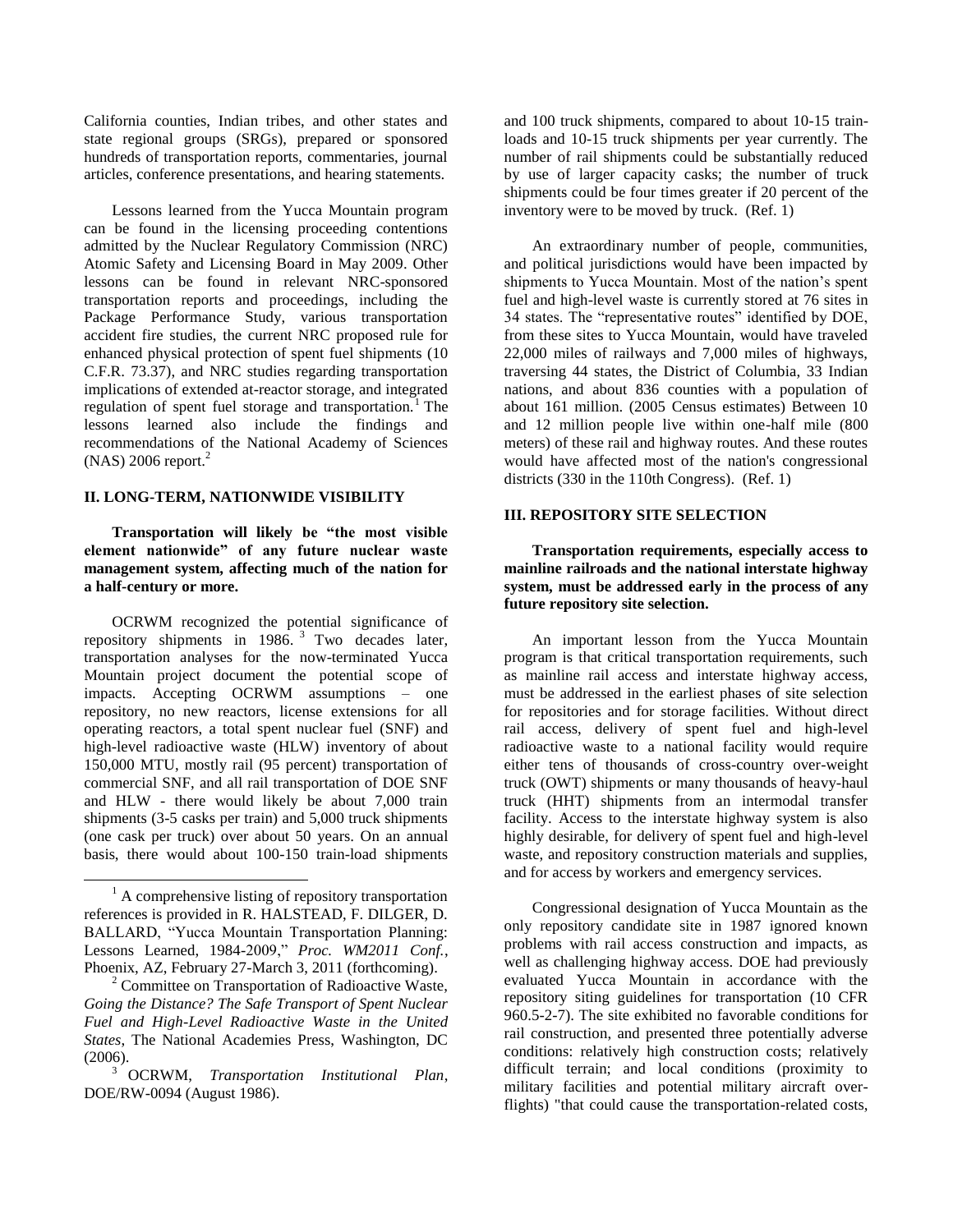environmental impacts, or risk to public health and safety from waste transportation operations to be significantly greater than those projected for other comparable siting options."<sup>4</sup>

In the 1986 Yucca Mountain EA, OCRWM calculated that rail access could be attained by constructing a 100-mile railroad, originating in the Las Vegas area, at a cost of \$151 million (1985\$). By 2008, OCRWM was proposing construction of the Caliente rail alignment, a 300-plus-mile railroad, longer than the distance between Washington DC and New York City, crossing 8 mountain ranges, and costing \$2.7 billion or more. Even if built, the Caliente rail line to Yucca Mountain would not have eliminated rail shipments of SNF through downtown Las Vegas, a major concern in Nevada. Additionally, Yucca Mountain had poor access to the national interstate highway system, which led DOE to propose routing all over-weight truck shipments to Yucca Mountain through the Las Vegas Valley. (Ref. 1)

Any future repository site selection effort should begin with a reconsideration of the transportation conditions contained in the 1984 repository siting guidelines for transportation (10 CFR 960.5-2-7). Initial site screening should focus on proximity to mainline railroads; proximity to interstate highways; and proximity to military installations, hazardous materials facilities, or other facilities that might impact transportation safety and security; as well as the geologic characteristics necessary for repository locations.

### **IV. REPOSITORY LICENSING**

 $\overline{a}$ 

**Transportation impacts, including the full range of radiological and non-radiological impacts typically addressed in an environmental impact statement, will likely be addressed in any future NRC repository licensing proceeding.**

The NRC review of transportation impacts as part of the DOE license application for Yucca Mountain will likely affect any future effort to obtain an NRC license for a geologic repository. The position adopted by the NRC suggests that transportation requirements and impacts must be comprehensively assessed in the license application, particularly in the supporting environmental impact statement.

The role of transportation in future license applications may well have already been established:

Transportation of nuclear waste is a foreseeable consequence of constructing a nuclear waste repository. As California persuasively argues, "[w]ithout transportation of the waste to it, Yucca Mountain would be just a very large, fancy, and expensive hole in a mountain." The Commission, for example, has stated that there can be "no serious dispute" that the NRC's environmental analysis in connection with licensing nuclear facilities should extend to "related offsite construction projects – such as connecting roads and railroad spurs." Likewise, there can be no serious dispute that the NRC's NEPA responsibilities do not end at the boundaries of the proposed repository, but rather extend to the transportation of nuclear waste to the repository. The two are closely interdependent. Without the repository, waste would not be transported to Yucca Mountain. Without transportation of waste to it, construction of the repository would be irrational. Under NEPA, both must be considered.<sup>5</sup>

Based on this determination, the NRC Atomic and Safety Licensing Boards admitted 46 NEPA transportation, or transportation-related, contentions: 17 submitted by the State of California, 16 submitted by the State of Nevada, 8 submitted by California and Nevada Counties, 3 submitted by the Nuclear Energy Institute, and 2 submitted by the Timbisha Shoshone Tribe. These admitted contentions address virtually every aspect of repository transportation, including construction and operation of the Caliente rail alignment to Yucca Mountain.

As part of the Yucca Mountain licensing process, NRC staff reviewed and adopted the DOE SEIS, including the transportation impact calculations for the mostly rail transportation scenario.<sup>6</sup> The SEIS evaluated transportation radiological impacts in four categories: (1) "incident-free" exposures to members of the public residing near transportation routes, cumulative total up to 2,500 person-rem dose and 1.5 latent cancer fatalities, and

l

<sup>4</sup> R.J. HALSTEAD, ET AL, "Transportation to Yucca Mountain: Critical Issues," *High-Level Radioactive Waste Management, Proceedings of the Second Annual International Conference*, Las Vegas, NV, Vol. 1, 647- 656 (April 28-May 3, 1991).

<sup>5</sup> NRC, Atomic Safety and Licensing Boards, Memorandum and Order Identifying Participants and Admitted Contentions, Docket N0. 63-001-HLW (May 11, 2009).

<sup>&</sup>lt;sup>6</sup> NRC, U.S. Nuclear Regulatory Commission Staff's Adoption Determination Report for the U.S. Department of Energy's Environmental Impact Statements for the Proposed Geologic Repository at Yucca Mountain, Pp. 3- 13, 3-15, 5-1 (September 5, 2008).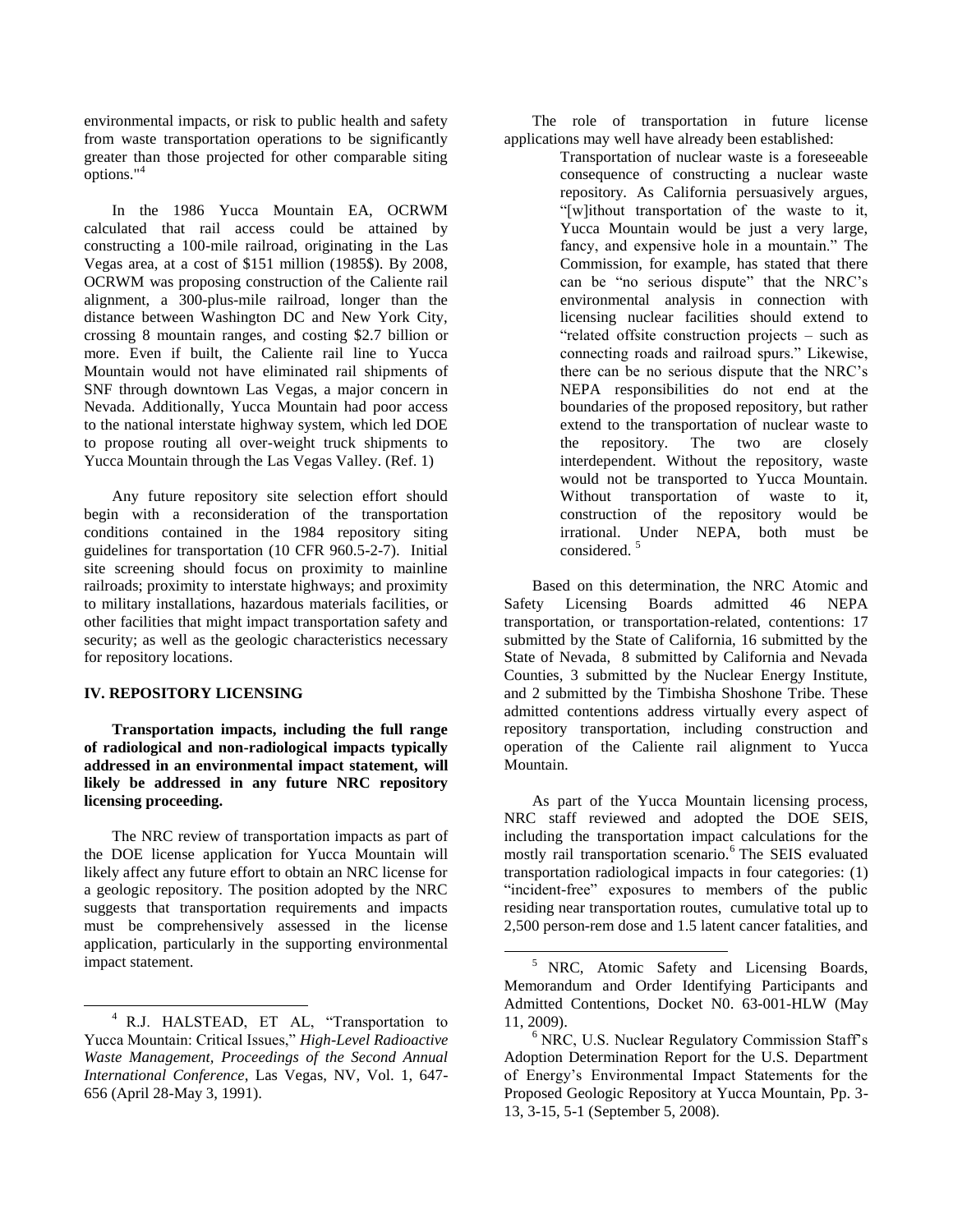in certain special circumstances (for example, 0.016 rem to a person in a traffic jam); [Pp.6-20, 6-21, 8-41] (2) "incident-free" exposures to transportation workers such as escorts, truck drivers, & inspectors, cumulative total up to 13,000 person-rem and 7.6 latent cancer fatalities (by administrative controls, DOE would limit individual doses to 0.5 rem per year; the allowable occupational dose is 5 rem per year); [Pp.6-21, 8-41] (3) release of radioactive material as a result of the maximum reasonably foreseeable transportation accident (probability about 5 in one million per year), involving a fully engulfing fire, 34 rem dose to the maximally exposed individual, 16,000 person-rem population dose and 9.4 latent cancer fatalities in an urban area, and cleanup-costs of \$300,000 to \$10 billion; [Pp.6-15, 6-24, G-56] and (4) release of radioactive material following a successful act of sabotage or terrorism, using a highenergy density device, resulting in 27-43 rem dose to the maximally exposed individual, 32,000-47,000 person-rem population dose and 19-28 latent cancer fatalities in an urban area, and cleanup costs similar to a severe transportation accident. [Pp.6-27, CR-467] California and Nevada contentions specifically challenged the NEPA sufficiency of DOE's transportation radiological impact evaluations. If the licensing proceeding should resume, these impacts would be further explored in great detail.

#### **V. TRANSPORTATION PROGRAM PLAN**

**A comprehensive transportation program plan should be developed in consultation with affected states, Indian tribes, and state regional groups, following the recommendations of the Western Governors' Association and incorporating experience with the WIPP transportation program.** 

Another lesson from the Yucca Mountain experience is the importance of developing a comprehensive transportation program plan in consultation with affected states, Indian tribes, local governments, and state regional groups. In 2009 the DOE Office of Civilian Radioactive Waste Management published a National Transportation Plan (NTP) for the proposed Yucca Mountain repository.<sup>7</sup> After spending more than 25 years and more than \$780 million (2007\$) on transportation planning, <sup>8</sup> OCRWM issued a 28-page NTP that was barely an outline of a plan, lacking programmatic, technical, and financial details.

 $\overline{a}$ 

Beginning in the 1980s, the Western Governors' Association (WGA) adopted and reconsidered at threeyear intervals, a series of resolutions on waste management generally, and SNF and HLW transportation in particular. These resolutions were specifically addressed to DOE, and emphasized the need for a comprehensive transportation plan that did not take safety for granted. WGA representatives, in cooperation with representatives of the Western Interstate Energy Board (WIEB), carried the same message to meetings of the DOE Transportation External Coordination (TEC) Working Group, for 17 years, beginning in 1992. The TEC meetings, co-chaired by OCRWM and DOE's Office of Environmental Management, provided a useful forum for stakeholder discussions. However, issue resolution was limited (a notable exception - rail operations safety ), and the TEC made little progress in collaborative planning, compared to the WIPP program. The transportation plan that OCRWM finally produced in 2009 ignored most of the WGA recommendations.

Any future repository transportation planning effort should begin with the detailed recommendations of the Western Governors' Association. "In order to develop a safe and effective system accepting commercial spent nuclear fuel and HLW at any facility, the federal government must expand its focus beyond siting, and develop, in coordination with states and tribes, a logical and timely transportation program. This requires policy commitments from DOE and other federal agencies to:

- a. Fix the shipping origins and destination points as early as possible;
- b. Ensure the availability of rail and truck shipping casks;
- c. Conduct full scale testing of casks to be used to transport spent nuclear fuel and HLW;
- d. Prepare a comprehensive transportation plan that includes the analysis of all needed transport safety activities in a single document;
- e. Develop responsible criteria for selecting shipping routes;
- f. Develop a sound methodology for evaluating optional mixes of routes and transportation modes; and
- g. Conduct a thorough review of the risks of terrorism and sabotage against spent fuel and HLW shipments and work with state governments to assume that adequate safeguards are in place prior to shipments occurring."

The WGA policy resolution also calls on DOE or any other operator of a repository or storage facility to

l

<sup>7</sup> OCRWM, *National Transportation Plan*, *Revision 0*, DOE/RW – 0603 (January 2009).

<sup>8</sup> OCRWM, *Analysis of the Total System Life Cycle Cost of the Civilian Radioactive Waste Management Program, Fiscal Year 2007*, DOE/RW-0591 (July 2008).

*<sup>9</sup> Western Governors' Association Policy Resolution 08-6,* Transportation of Spent Nuclear Fuel and High-Level Radioactive Waste (2008).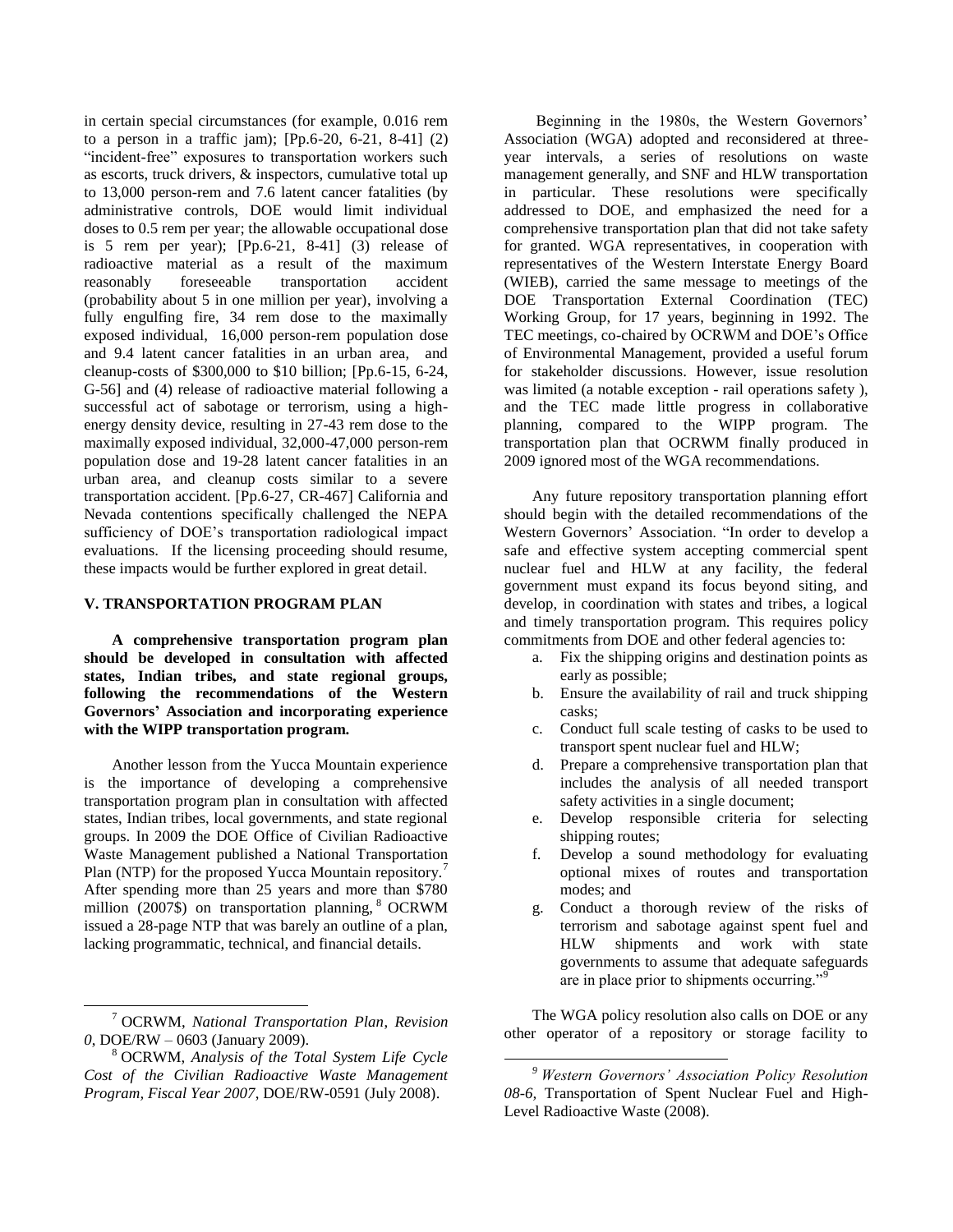consider specific elements of the WIPP transportation program, including: (1) a safety and public information program similar to that developed with Western states; (2) the WIPP Transportation Safety Program Implementation Guide; (3) the WIPP example of working through its regional cooperative-agreement groups to propose a set of shipping routes to affected states and tribes for their review and comment, resulting in identification of a set of primary and secondary routes; (4) a tracking system, such as TRANSCOM, capable of notifying the vehicle operator, DOE, states and tribes of current location, potential bad weather and road conditions, and occurrence of incidents; and (5) the responsibility of the generators of spent nuclear fuel and HLW and the federal government, not the states and tribes, to pay for all costs associated with assuring safe transportation, including emergency response, shipment escorts and inspections, and route evaluations. (Ref. 8)

# **VI. RISK MANAGEMENT**

**Any future repository transportation program should adopt the National Academy of Sciences 2006 recommendations for managing nuclear waste transportation health and safety risks and social risks; once implemented, the adoption of these measures should be effectively communicated.**

In 2003, the National Academies of Sciences and Engineering appointed a Committee on Transportation of Radioactive Waste to conduct "an independent, objective, and authoritative analysis" of SNF and HLW transportation. The NAS report, "Going the Distance?", published in 2006, thoroughly examined the history of spent nuclear fuel transportation in the United States, including recent DOE spent fuel shipments to federal facilities, the current DOE transuranic waste shipments to WIPP, and the proposed Yucca Mountain transportation system. (Ref. 2)

The NAS report's findings on transportation safety, and the report's specific recommendations for management of technical and social risks, provide a template for resolving public concerns about SNF and HLW transportation safety, in a manner that could achieve stakeholder confidence. The NAS report's principal finding on transportation safety:

> The Committee could identify no fundamental technical barriers to the safe transport of spent nuclear fuel and high-level radioactive waste in the United States. Transport by highway (for small-quantity shipments) and by rail (for large quantity shipments) is, from a technical viewpoint, a low-radiological-risk activity with manageable safety, health and environmental consequences when conducted in

strict adherence to existing regulations. However, there are a number of social and institutional challenges to the successful initial implementation of large-quantity shipping programs that will require expeditious resolution as described in this report. Moreover, the challenges of sustained implementation should not be underestimated. (Ref. 2)

The NAS report qualified its findings on risk:

• The radiological risks associated with the transportation of spent fuel and high-level waste are well understood and are generally low, with the possible exception of risks from releases in extreme accidents involving very-longduration, fully engulfing fires.

 $\bullet$ The finding that spent fuel transportation risks are "generally low" at present does not necessarily mean that such risks will continue to be low in the future. Future risks depend on a number of factors (e.g., the care taken in fabricating transport packages and executing transportation operations).

The social risks … which can result in  $\bullet$ lower property values along transportation routes, reductions in tourism, and increased anxiety, have received substantially less attention than health and safety risks, and some are difficult to characterize. (Ref. 2)

Any future nuclear waste transportation program should implement the specific recommendations of the NAS report, or explain why they should not be implemented:

> Undertake detailed surveys of transportation routes to identify potential hazards that could lead to or exacerbate extreme accidents involving very-long-duration, fully engulfing fires, and mitigate such hazards before the commencement of shipments

> Expand membership and scope of existing DOE advisory group (TEC) to obtain outside advice on social risk, including impact management

> Establish transportation risk advisory group explicitly designed to provide advice on characterizing, communicating, and mitigating the social, security, and health and safety risks of transportation

> Undertake additional analyses of very long duration fire scenarios, develop measures to prevent shipments from encountering such fires

> Use full-scale package testing as part of integrated package performance program (testing to destruction should not be required)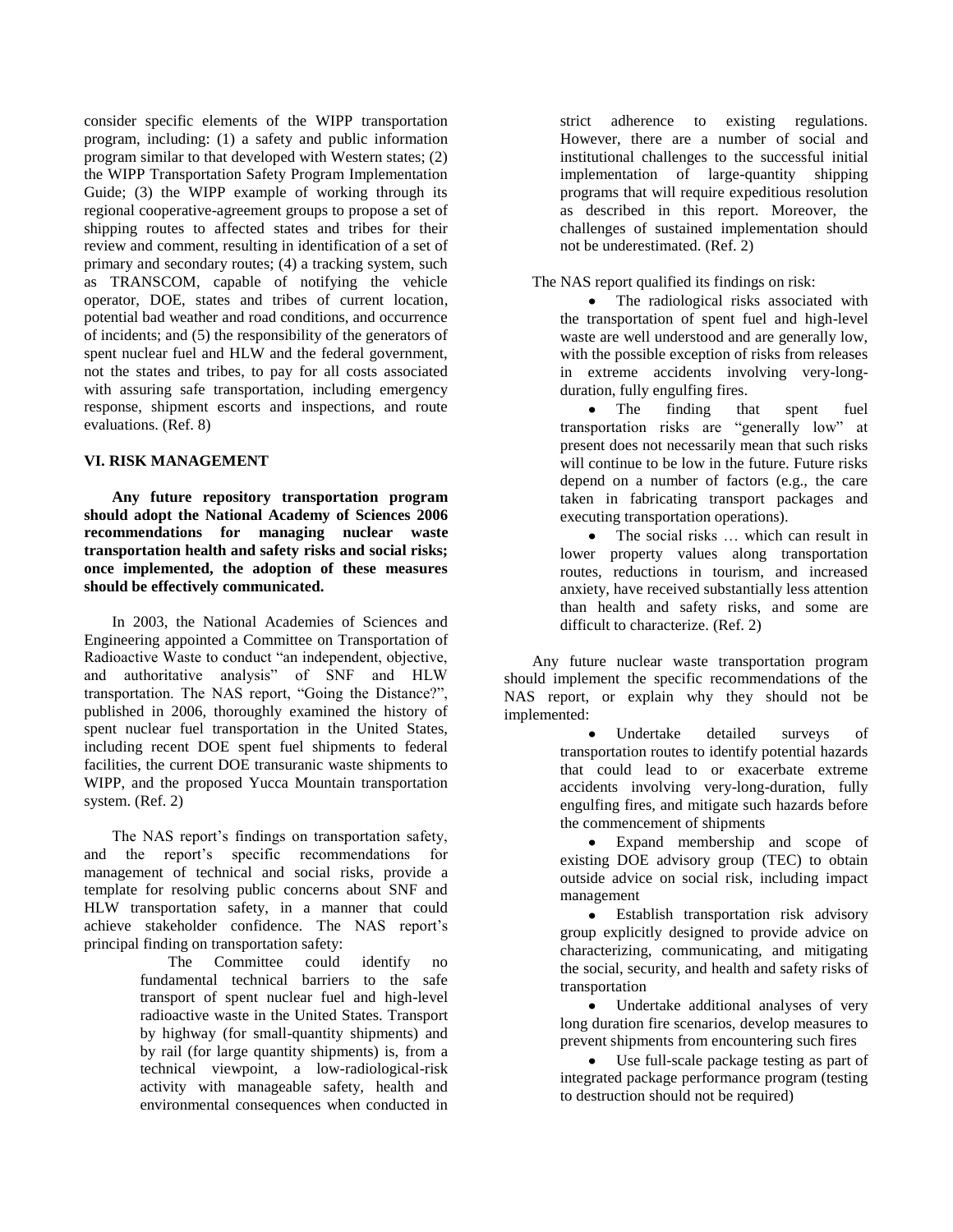Continue involvement of states and tribal governments in routing and scheduling of foreign and DOE research reactor spent fuel shipments

Ensure state designation of highway routes are supported by sound risk assessments, and affected states fulfill their regulatory responsibilities

• Implement mostly rail option, using intermodal transportation to allow the shipment of rail packages from plants that do not have direct rail access, and avoid extended truck transportation program

Publicly identify DOE suite of preferred highway and rail routes to a federal repository as soon as practicable, with involvement by states and tribes

• Fully implement DOE dedicated train decision before commencing the large-quantity shipments to a federal repository (avoid general trains)

Negotiate with commercial spent fuel  $\bullet$ owners to ship older fuel first, except where storage risks at specific plants dictate otherwise. Should these negotiations prove to be ineffective, Congress should consider legislative remedies.

• Immediately begin to execute DOE emergency preparedness responsibilities defined in section 180© of the NWPA, and include emergency responders in program planning and communication with affected communities

DOE, DHS, DOT, and NRC should  $\bullet$ develop criteria for protecting sensitive information about transportation, and commit to open sharing of information that does not require such protection, and facilitate timely access to open information

Examine options for changing the organizational structure of the DOE repository transportation program (Ref. 2)

A number of the NAS recommendations are the same as, or very similar to, the recommendations of the Western Governors Association. The NRC has substantially implemented the NAS recommendations regarding analyses of very long duration fire scenarios.

#### **VII. SHIPMENT REGULATION**

**All future repository shipments of SNF and HLW should be fully regulated by the NRC, in the same manner as shipments by other NRC licensees.**

Shipments of SNF and HLW to Yucca Mountain would not have been regulated by NRC, except for use of NRC-certified casks and shipment notification to states, as specifically required by the NWPA. As former NRC Chairman Richard Meserve explained in 2002, "If DOE takes custody of the spent fuel at the licensee's site, DOE regulations would control the actual spent fuel shipment. Under such circumstances, the NRC's primary role in transportation of spent fuel to a repository would be certification of the packages used for transport. … However, if NRC licensees are responsible for shipping the spent fuel not only must the transport container be certified by the NRC, but also the shipment must comply with NRC regulations for the physical security of spent fuel in transit (10 CFR Part 73). NRC licensees are subject to inspection for compliance with the NRC's transportation safety and security regulations. The NRC also issues Quality Assurance (QA) program approvals for radioactive material packages that apply to the design, fabrication, use and maintenance of these packages. Activities conducted under an NRC QA program are also subject to NRC inspection."<sup>10</sup>

OCRWM compliance with the NRC physical protection requirements has been a major concern for stakeholders since 1999, when the State of Nevada filed a petition for rulemaking requesting that NRC strengthen the pre-shipment planning, route approval, armed guard, and other provisions of 10 CFR 73.37. In 2010 NRC, issued for public comment a proposed rule which substantially adopts five of Nevada's seven requested amendments to the current regulations, and rejects one request (use of dedicated trains for all rail shipments). In separate actions, NRC in 2007 adopted changes to the Design Basis Threat that satisfied Nevada's original request, and in 2009 denied Nevada's request for a comprehensive assessment of the consequences of terrorist attacks. The major outstanding issue at present is that OCRWM repository shipments would continue be exempt from NRC regulations.

Both DOE and NRC have long sought to assure stakeholders that DOE self-regulation would meet or exceed NRC physical protection requirements. Stakeholders are concerned that DOE may exempt itself from NRC standards "if there is a determination that national security or another critical interest requires different action."<sup>11</sup> Stakeholder concerns have been fueled

 $\overline{a}$ 

<sup>&</sup>lt;sup>10</sup> R.A. MESERVE, RESPONSES TO QUESTIONS FROM SENATOR DURBIN (Letter dated March 22, 2002) NRC-Durbin-ML021060662.pdf (May 10, 2002).

<sup>&</sup>lt;sup>11</sup> NRC, "Physical Protection of Irradiated Reactor Fuel in Transit," 10 CFR 73, Proposed Rule, Federal Register, Vol. 75, No. 197, 62695-62716 (October 13, 2010).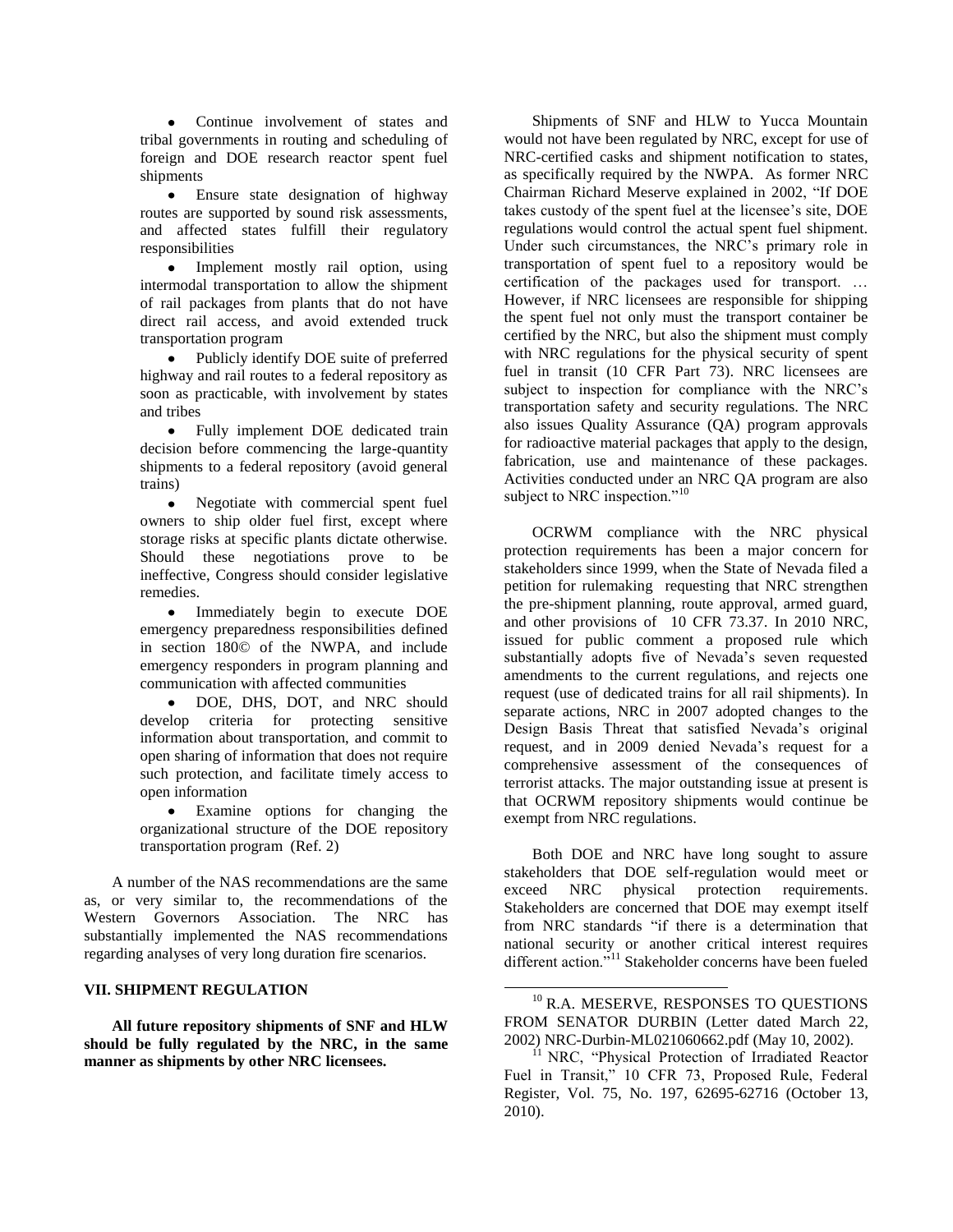by the DOE position, regularly asserted during TEC meetings, that OCRWM shipments would be in compliance as long as their physical protection requirements were "the equivalent" of 10 CFR 73.37. Stakeholders believe DOE self-regulation lacks a credible inspection and enforcement mechanism, fails to ensure independent performance of critical security tasks such as route approvals, and fails to ensure DOE compliance with the NRC enhanced Design Basis Threat adopted in 2007.

NRC regulation of repository shipments could also resolve safety and security concerns that grew out of the DOE proposal to use TAD canisters as part of the Yucca Mountain transportation system. In any future off-site disposal or storage program, using dual-purpose or multipurpose canisters intended for repository disposal or longterm storage, there would likely be similar calls for NRC to monitor and inspect canister loading, closure, and transfer operations at the shipping sites, as well as off-site transportation.

# **VIII. ORGANIZATIONAL STRUCTURE AND TRANSPORTATION INSTITUTIONAL ISSUES**

**In examining options for changing the organizational structure of the federal program for managing spent fuel and high-level waste, particular attention should be given to transportation institutional issues and the success of the WIPP transportation program.**

In 2010, the Obama Administration terminated the Yucca Mountain project, and appointed a Blue Ribbon Commission on America's Nuclear Future (BRC) to review current nuclear waste management policies and make recommendations for a new plan, including additional legislation or amendments to existing laws. The BRC is considering various approaches to storage, transportation, reprocessing, and disposal, and alternative organizational structures for the federal program. The OCRWM has been defunded, and its staff disbanded, although it still exists in statute.

The BRC review of the larger waste program has superseded consideration of the NAS 2006 recommendation for reorganization of the OCRWM transportation program. NAS had recommended transferring repository transportation responsibilities to either a quasi-independent DOE office reporting directly to upper-level DOE management, a quasi-government corporation, or a fully private organization operated by the commercial nuclear industry. Over the past year, the BRC has heard testimony from a variety of sources advocating a similar array of options for reorganizing the

l

entire NWPA program.<sup>12</sup> Many statements to the BRC have emphasized removing the program from DOE and echo a common sentiment from the 1980s: "The most compelling reason for taking the program out of DOE … is loss of state, tribe, and public confidence."<sup>13</sup> Proposals to turn the waste program over to a federally chartered corporation, and possibly separate the civilian and defense waste management efforts, have come from many individuals and interests.<sup>14</sup>

The examination of options to reorganize the NWPA program will confront difficult institutional challenges. Any effort to take the program away from OCRWM will need to overcome major legal obstacles, including transfer of the current standard contracts, liabilities resulting from OCRWM failure to take title to spent fuel, and transfer of the Nuclear Waste Fund. Any effort to remove the nuclear waste program from politics, both at the national level, and with states, tribes, and local governments, must confront the reality that nuclear waste, nuclear power, and nuclear weapons are inherently controversial. Any effort to replace DOE with a non-governmental entity must address the challenge of on-going intergovernmental relations with perhaps 44 states, the District of Columbia, 33 Indian nations, 836 counties, and 330 congressional districts, all of which could be affected by transportation for half a century or more.

The examination of options should objectively consider the DOE role in the WIPP transportation experience. During the same decades that the Yucca Mountain transportation system was being debated, DOE began shipments to WIPP. The successful transportation of transuranic wastes to the Waste Isolation Pilot Plant in New Mexico provides important lessons for national transportation of spent fuel and high-level waste. These lessons include the need for advance planning (particularly early selection of shipment routes), intergovernmental cooperation (especially DOE cooperative activities with state regional groups, such as the WGA), extra-regulatory safety measures to prevent accidents, full-scale testing of transport packages, and sustained Federal funding to support law enforcement and emergency response activities. However, the WIPP model is not fully applicable to spent fuel transportation. Transuranic waste, even the remote-handled portion, is

l

 $12$  See the Commission's charter, meeting agendas, testimony, and documents on-line at http://www.brc.gov.

<sup>&</sup>lt;sup>13</sup> R. HALSTEAD, M. WISE, T. EVANS, "Rethinking the Nuclear Waste Program: Lessons from the Crystalline Repository Project," *Proc. WM88 Conf.*, Tucson, AZ, Vol.2, Pp. 901-914 (1988).

<sup>&</sup>lt;sup>14</sup> See for example Nuclear Energy Institute, "A Federal Corporation Should Be Developed to Manage Used Nuclear Fuel," (September 2010) at http://nei.org.